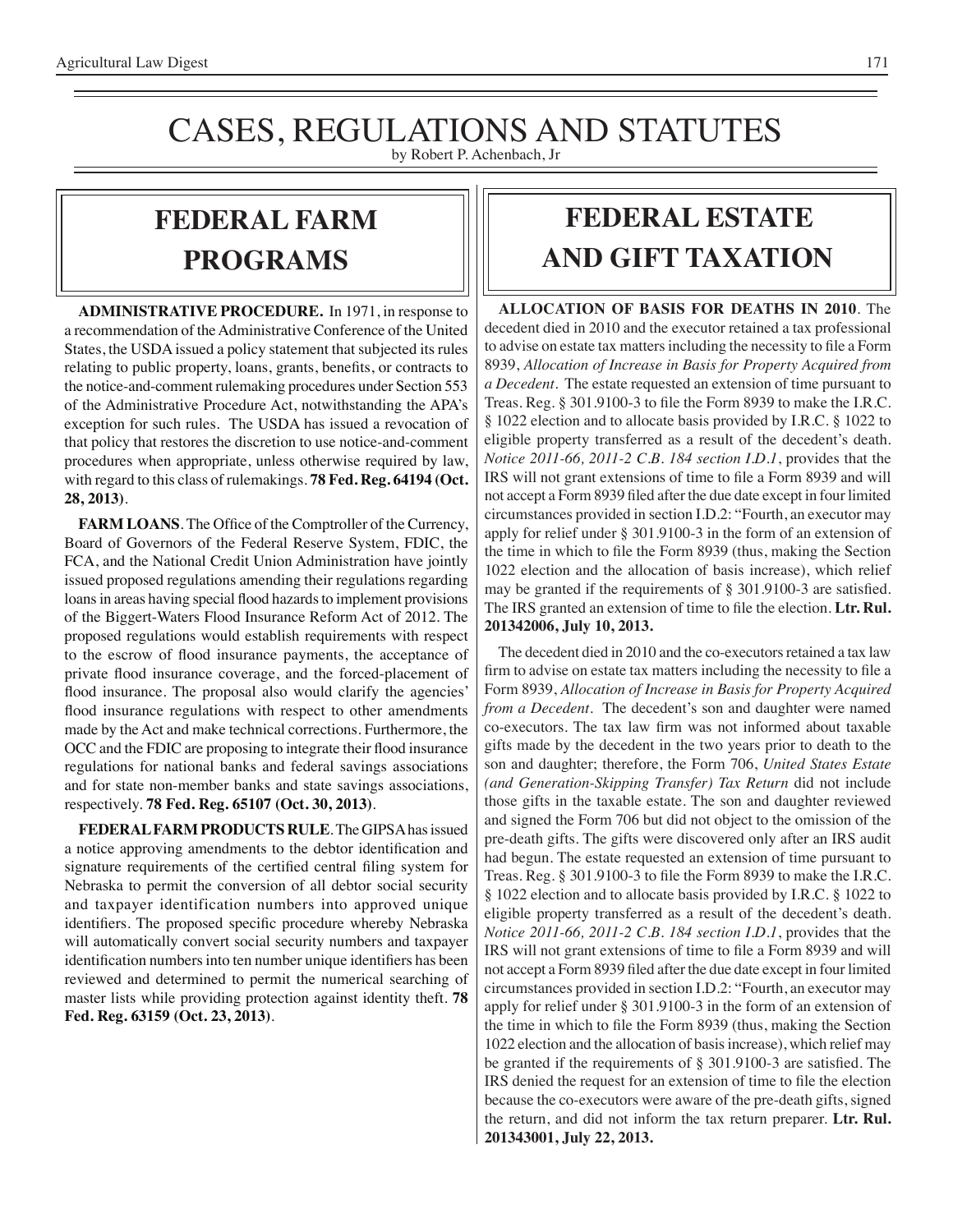**GENERATION-SKIPPING TRANSFERS**. The taxpayer created and funded two trusts for the benefit of the taxpayer's issue. The taxpayer's Form 709, *United States Gift (and Generation-Skipping Transfer) Tax* return was prepared by an accountant who failed to allocate the taxpayer's GST exemption to the transfers to the trusts. The failure was discovered in the following year and it was represented that there had been no generation-skipping transfers from the trusts in the meantime, and that the taxpayer has available GST exemption to allocate to the transfers. The taxpayer was granted an extension of time to file an amended return with the GST exemption allocated to the transfers. **Ltr. Rul. 201340014, June 19, 2013**.

The decedent had created and funded three trusts for the benefit of the decedent's issue. The decedent's Form 709, *United States Gift (and Generation-Skipping Transfer) Tax* return was prepared by a trust company which failed to allocate the decedent's GST exemption to the transfers to the trusts. The failure was discovered in the following year during the administration of the decedent's estate. The estate was granted an extension of time to file an amended return with the GST exemption allocated to the transfers. **Ltr. Rul. 201340013, June 5, 2013**.

**INSTALLMENT PAYMENT OF ESTATE TAX**. At the time of death, the decedent owned part of a company with five divisions which owned another company with two divisions. One of the divisions managed a warehouse maintained by the division in which the employees conduct business. The employees actively negotiated leases, inspected equipment, shipped equipment, arranged repairs, and hired and monitored third party contractors. The IRS ruled that the activities of the division constituted an active trade or business for purposes of I.R.C. § 6166. A second division was a real estate business involved in the acquisition, development, leasing, operation, and management of commercial real properties. The second division had an in-house leasing department with full-time employees. The second division was involved in the day-to-day operations, management, and maintenance of its properties, used a team of in-house professionals and engineers to maintain and operate its commercial office buildings, and developed extensive procedures for hiring and overseeing its third-party suppliers and vendors. Only major items such as substantial repairs and capital improvements and services unrelated to the management of the properties were performed by independent contractors. The IRS ruled that the activities of the second division constituted an active trade or business for purposes of I.R.C. § 6166. **Ltr. Rul. 201343004, July 17, 2013**.

# **federal income taxation**

**AUDITS**. The IRS has announced the nationwide rollout of a streamlined program designed to enable small businesses under audit to more quickly settle their differences with the IRS. The Fast Track Settlement (FTS) program is designed to help small businesses and self-employed individuals who are under examination by the Small Business/Self Employed (SB/SE) Division of the IRS. Modeled on a similar program long available to large and mid-size businesses (those with more than \$10 million in assets), FTS uses alternative dispute resolution techniques to help taxpayers save time and avoid a formal administrative appeal or lengthy litigation. As a result, audit issues can usually be resolved within 60 days, rather than months or years. Plus, taxpayers choosing this option lose none of their rights because they still have the right to appeal even if the FTS process is unsuccessful. Under FTS, taxpayers under examination with issues in dispute work directly with IRS representatives from SB/SE's Examination Division and Appeals to resolve those issues, with the Appeals representative typically serving as mediator. The taxpayer or the IRS examination representative may initiate Fast Track for eligible cases, usually before a 30-day letter is issued. The goal is to complete cases within 60 days of acceptance of the application in Appeals. **IR-2013-88**.

**BUSINESS EXPENSES**. The taxpayer was a tax lawyer who claimed a variety of business expense deductions, including wages, contract services, mortgage interest expense, and taxes and licenses expenses. The IRS disallowed most of the deductions for lack of substantiation. Although the taxpayer produced some cancelled checks to prove some of the expenses, much of the taxpayer's evidence was a spreadsheet prepared for trial which lacked substantiating documents. The court agreed with the IRS that most of the deductions were disallowed for lack of substantiation because the spreadsheet was insufficient evidence of the expenses claimed. The taxpayer also claimed net operating losses for several years but failed to file a statement, required by Treas. Reg. § 1.172-1(c), which set forth the amount of the NOL deduction claimed and all material and pertinent facts, including a detailed schedule showing the computation of the NOL deduction. The taxpayer did not produce any evidence to support the claims of NOL and the court disallowed all NOL claims. **Karch v. Comm'r, T.C. Memo. 2013-237**.

**COURT AWARDS AND SETTLEMENTS**. The taxpayer sued a former employer for employment discrimination based on the employer's failure to transfer the taxpayer to a position with less physical and emotional stress. The parties entered into a settlement which was intended to compensate the taxpayer for lost wages, for lost workers' compensation benefits, and for attorney's fees and costs. The taxpayer included in taxable income only the portion of the settlement in compensation for the lost wages. The court held that 10 percent of the settlement was intended to compensate the taxpayer for lost workers' compensation benefits for the physical injuries suffered by the taxpayer. The court also allowed a miscellaneous deduction for the payment of the attorney's fees and costs. **Simpson v. Comm'r, 141 T.C. No. 10 (2013)**.

**DEPRECIATION**. The taxpayer was a corporation which timely filed consolidated federal income tax returns for two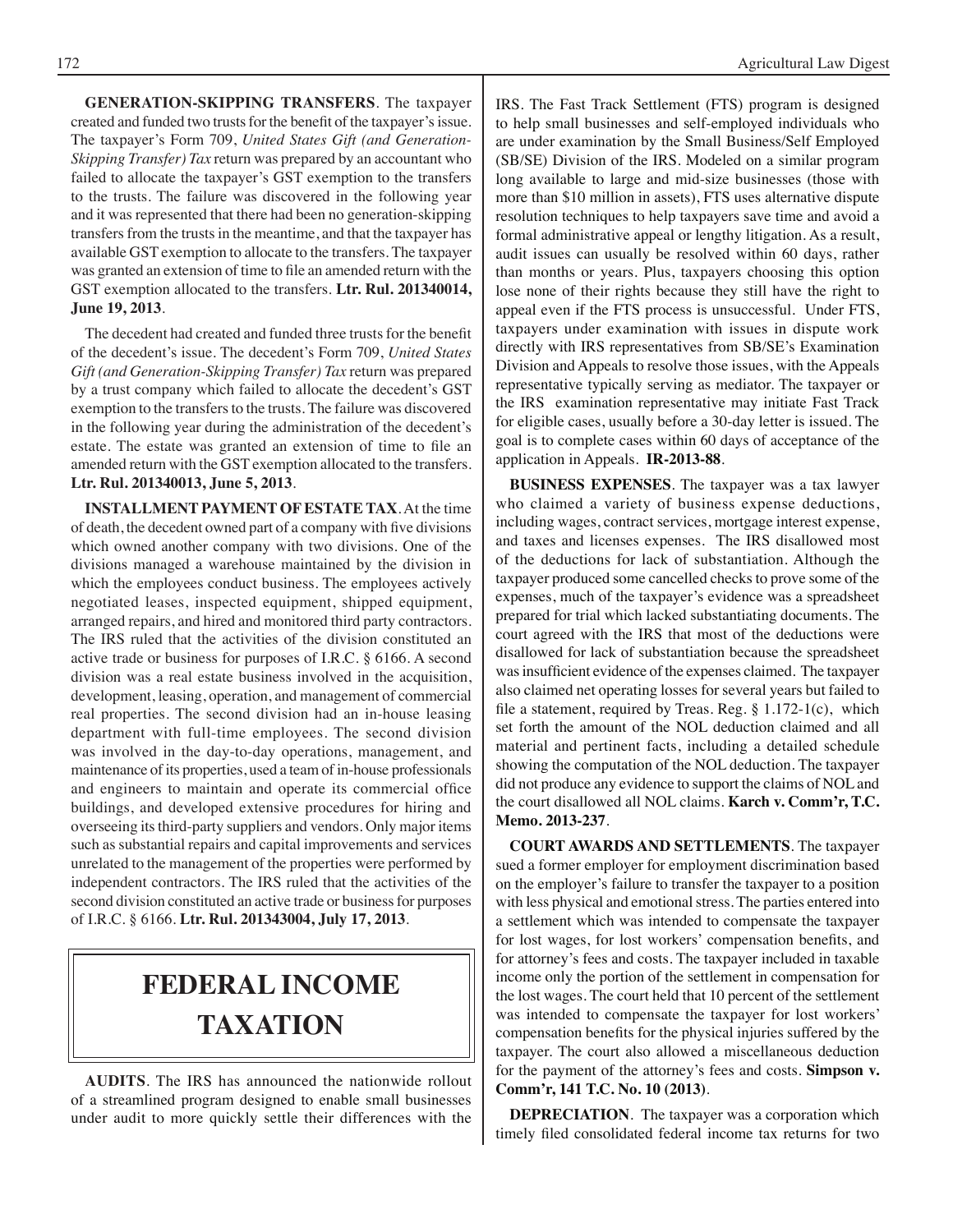years.Taxpayer did not claim the additional first year depreciation deduction under I.R.C.  $\S\S 168(k)(1)$  or (k)(5) for all classes of qualified property placed in service during the two tax years. However, the taxpayer inadvertently failed to attach the election statement not to deduct the additional first year depreciation for such property to the consolidated federal income tax returns for either year. The taxpayer did not make the election under I.R.C.  $§ 168(k)(4)$  to accelerate alternative minimum tax credits in lieu of the additional first year depreciation deduction with respect to its extension property as defined in I.R.C.  $\S 168(k)(4)(H)(iii)$ or its round two extension property as defined in I.R.C. § 168(k)  $(4)(I)(iv)$ . The IRS granted the taxpayer an extension of time to file an amended return with the election out of the additional first-year depreciation. **Ltr. Rul. 201341020, July 3, 2013**.

**FIRST-TIME HOMEBUYER CREDIT**. The taxpayer had inherited a partial interest in a house owned by the decedent parent. The taxpayer moved into the house in 1999 and received a state homestead exemption on the property taxes on the house. Starting in 2001, the taxpayer had owned another property on which a house was built. Construction was not completed until 2008 when the taxpayer moved to the new residence. The taxpayer claimed the first-time homebuyer's credit for the new residence, which was denied by the IRS because the taxpayer had an ownership interest in a residence in 2007. The taxpayer filed 2010 and 2011 returns which included \$500 each in repayment of the credit claimed in 2008. The taxpayer argued that the IRS was contractually bound to the terms of the credit because it accepted the 2010 and 2011 repayments. The court rejected this argument, holding that the filing of a return does not create any contract between the IRS and a taxpayer but only establishes a position as to a tax claim. In addition, the taxpayer argued that the two \$500 payments should be included in determining the amount owed from the denial of the credit. The court sympathized with the equitable nature of this argument but held that there was no authority for such offset. The court suggested that the taxpayer file for a refund of the overpayments. **Herring v. Comm'r, T.C. Summary Op. 2013-84**.

**HOBBY LOSSES**. The taxpayers, husband and wife, purchased a 2,564 acre ranch where they hunted, fished, entertained, and hosted game ranching seminars; bred and trained cutting horses; raised cattle, buffalo, and exotic livestock; and constructed a guest lodge, lighted arena, and primary residence. The taxpayers claimed losses over 15 years on Schedule F. The court held that the ranching activity was not engaged in with the intent to make a profit because (1) the taxpayers did not keep accurate records of the business activity, (2) the taxpayers made no changes in the operation to try to make the activity profitable, (3) the taxpayers held the property primarily as an investment in real property and had sold several parcels at a substantial profit, (4) the taxpayer received substantial personal pleasure from the activities on the ranch, and (5) the losses offset substantial income from other sources. **Hoelscher v. Comm'r, T.C. Memo. 2013-236**.

In addition to owning and operating a customs brokerage business, the taxpayer owned and operated a dog breeding and showing business. Although the taxpayer was successful at showing the dogs, obtaining breeding fees for the taxpayer's top show dogs and selling puppies, the operation produced only one year of net profit in 16 years. The court held that the operation was not entered into with the intent to make a profit because (1) although the taxpayer kept good records, the taxpayer did not make any changes to the basic operation in order to make the operation profitable; (2) the operation had only one year of net profit; (3) the losses from the dog breeding operation offset substantial income from other sources; and (4) the taxpayer received substantial pleasure from the activity. **Charuka-Justin v. Comm'r, T.C. Summary Op. 2013-85**.

**IRA**. The taxpayer had owned an interest in a 401(k) pension plan. The taxpayer received distributions from the pension plan which were contributed to a private IRA over which the taxpayer was trustee. The IRA funds were used to purchase a 98 percent interest in an LLC, taxed as a corporation. The taxpayer formed the LLC but did not take any ownership interest in the company. The taxpayer was the manager of the LLC which operated a used car business, and the taxpayer received compensation from the LLC's income. The court held that the taxpayer engaged in a prohibited transaction by receiving compensation from the LLC which was an asset of the IRA of which the taxpayer was a fiduciary. Because the taxpayer engaged in a prohibited transaction, the entire distribution from the pension plan was included in the taxpayer's income and was subject to the 10 percent additional tax for early distributions. **Ellis v. Comm'r, T.C. Memo. 2013-245**.

**INFLATION-ADJUSTED ITEMS**. The IRS has announced many of the inflation-adjusted deductions, credits and other limits for 2014. *Unearned Income of Minor Children Taxed as if Parent's Income* (*the "Kiddie Tax"*). For taxable years beginning in 2014, the amount in I.R.C.  $\S$  1(g)(4)(A)(ii)(I), which is used to reduce the net unearned income reported on the child's return that is subject to the "kiddie tax," is \$1,000. The same \$1000 amount is used for purposes of I.R.C. §  $1(g)(7)$  (that is, to determine whether a parent may elect to include a child's gross income in the parent's gross income and to calculate the "kiddie tax"). *Rehabilitation Expenditures Treated as Separate New Building*. For calendar year 2014, the per unit low-income qualified basis amount under I.R.C.  $\S$  42(e)(3)(A)(ii)(II) is \$6,500. *Low-Income Housing Credit*. For calendar year 2014, the amount used under I.R.C.  $\S$  42(h)(3)(C)(ii) to calculate the state housing credit ceiling for the low-income housing credit is the greater of (1) \$2.30 multiplied by the state population, or (2) \$2,635,000. *Alternative Minimum Tax Exemption for a Child Subject to the "Kiddie Tax*." For taxable years beginning in 2014, for a child to whom the I.R.C.  $\S$  1(g) "kiddie tax" applies, the exemption amount under I.R.C. §§ 55 and 59(j) for purposes of the alternative minimum tax under I.R.C. § 55 may not exceed the sum of (1) the child's earned income for the taxable year, plus (2) \$7,250. *Income from United States Savings Bonds for Taxpayers Who Pay Qualified Higher Education Expenses*. For taxable years beginning in 2014, the exclusion under I.R.C. § 135, regarding income from United States savings bonds for taxpayers who pay qualified higher education expenses, begins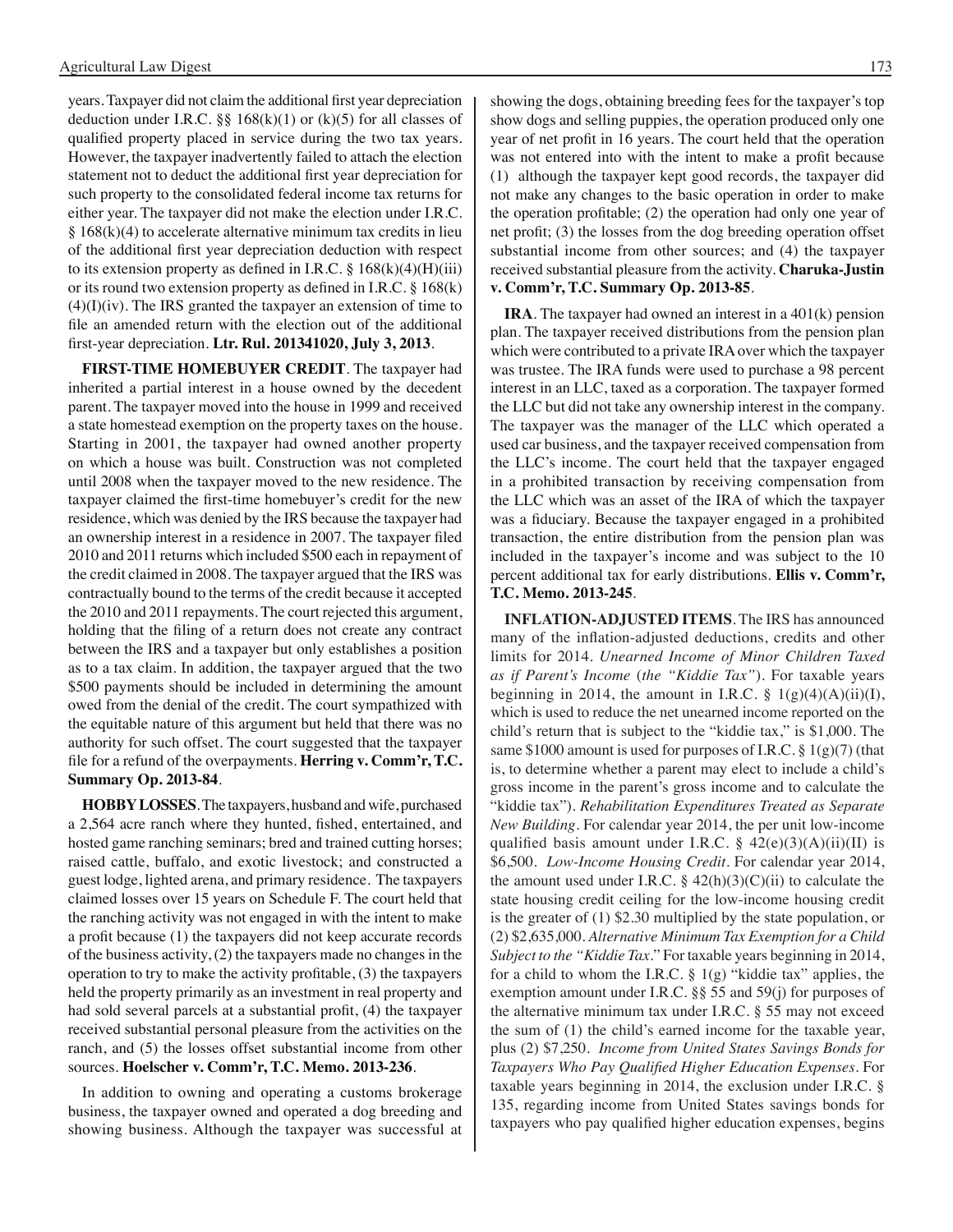to phase out for modified adjusted grossincome above \$113,950 for joint returns and \$76,000 for other returns. The exclusion is completely phased out for modified adjusted gross income of \$143,950 or more for joint returns and \$91,000 or more for other returns. *Loan Limit on Agricultural Bonds*. For calendar year 2014, the loan limit amount on agricultural bonds under I.R.C. § 147(c)(2)(A) for first-time farmers is \$509,600. *Eligible Long-Term Care Premiums*. For taxable years beginning in 2014, the limitations under I.R.C. § 213(d)(10), regarding eligible longterm care premiums includible in the term "medical care," are as follows: Attained Age Before the Close of the Taxable Year Limitation on Premiums 40 or less, \$370; More than 40 but not more than 50, \$700; More than 50 but not more than 60, \$1,400; More than 60 but not more than 70, \$3,720; More than 70. \$4,660. *Medical Savings Accounts*. Self-only coverage. For taxable years beginning in 2014, the term "high deductible health plan" as defined in I.R.C.  $\S$  220(c)(2)(A) means, for self-only coverage, a health plan that has an annual deductible that is not less than \$2,200 and not more than \$3,250, and under which the annual out-of-pocket expenses required to be paid (other than for premiums) for covered benefits do not exceed \$4,350. Family coverage. For taxable years beginning in 2014, the term "high deductible health plan" means, for family coverage, a health plan that has an annual deductible that is not less than \$4,350 and not more than \$6,550, and under which the annual out-ofpocket expenses required to be paid (other than for premiums) for covered benefits do not exceed \$8,000. *Treatment of Dues Paid to Agricultural or Horticultural Organizations*. For taxable years beginning in 2014, the limitation under I.R.C. § 512(d) (1), regarding the exemption of annual dues required to be paid by a member to an agricultural or horticultural organization, is \$158. *Property Exempt from Levy*. For calendar year 2014, the value of property exempt from levy under I.R.C.  $\S$  6334(a)(2) (fuel, provisions, furniture, and other household personal effects, as well as arms for personal use, livestock, and poultry) cannot exceed \$8,940. The value of property exempt from levy under I.R.C. § 6334(a)(3) (books and tools necessary for the trade, business, or profession of the taxpayer) cannot exceed \$4,470. **Rev. Proc. 2013-35, I.R.B. 2013-47.**

**INSURANCE.** The taxpayer served as the court appointed guardian of an adult daughter, a legally incapacitated adult, who had sustained physical injuries in an automobile accident and was unable to care for herself. The taxpayer coordinated care giving services for the daughter. An insurer paid monthly benefits to the taxpayer on behalf of the daughter pursuant to a state statute which provided that every motor vehicle accident created a claim for no fault insurance benefits. No fault insurance benefits included all reasonable charges incurred for reasonably necessary products, services and accommodations for an injured person's care, recovery or rehabilitation. Allowable expenses are payable for life and without a dollar limitation. Benefits are paid by the victim's own insurance company and are always paid regardless of who was at fault for the accident. Allowable benefits include medical and hospital expenses, in-home nursing or attendant care, physical and vocational rehabilitation, and guardianship expenses. The IRS ruled that the insurance payments were excludible from the taxpayer's income under I.R.C. § 104(a) (3) as amounts received through accident or health insurance for personal injuries or sickness. **Ltr. Rul. 201342007, July 16, 2013**.

**LOSSES**. A limited liability company sold two membership interests in two partnerships to three trusts. Each trust was a grantor trust owned by three family members and was an indirect owner of the LLC through another grantor trust which had the individuals as beneficiaries. The IRS ruled that the purchasing grantor trusts should be ignored and that the grantors of each trust would be treated as the purchasers of the LLC interests. Because the grantors were also deemed greater than 50 percent owners in the LLC, the sale was between related parties and no loss could be allowed on the sale. **CCA 201343021, June 17, 2013**.

**MORTGAGE INTEREST**. The taxpayer claimed a Schedule A deduction for home mortgage interest which was disallowed by the IRS. The court held that the deduction was properly denied because the taxpayer failed to provide any substantiation of any payments of mortgage interest in the tax year involved other than self-serving testimony. **Fine v. Comm'r, T.C. Memo. 2013-248**.

### **PARTNERSHIPS**

ELECTION TO ADJUST BASIS. The taxpayer was a family limited partnership in which one of the partners had died during the tax year. The taxpayer hired a tax advisor to prepare its tax return and the advisor failed to notify the taxpayer of the election to adjust basis in the partnership property for the tax year. The IRS granted an extension of time to file an amended return with the I.R.C. § 754 election. **Ltr. Rul. 201341002, June 25, 2013**.

**PASSIVE ACTIVITY LOSSES**. The taxpayers were married individuals who filed their tax returns jointly. The taxpayers represent that, in the tax year, they were in a real property business as defined by I.R.C. § 469 and were qualified under I.R.C.  $\S$  469(c)(7)(B) to make an election to treat all interests in rental real estate as a single rental real estate activity. However, the taxpayers inadvertently filed their joint return for the tax year without the statement required under Treas. Reg. § 1.469-9(g) (3). IRS granted an extension of time to file an amended return with the statement. **Ltr. Rul. 201341030, June 24, 2013**.

**PENSION PLANS**. The rates below reflect changes implemented by the Moving Ahead for Progress in the 21st Century Act (*Pub. L. No. 112-141*). For plans beginning in October 2013 for purposes of determining the full funding limitation under I.R.C.  $\S$  412(c)(7), the 30-year Treasury securities annual interest rate for this period is 3.44 percent. The 30-year Treasury weighted average is 3.44 percent, and the 90 percent to 105 percent permissible range is 3.10 percent to 3.62 percent. The 24-month average corporate bond segment rates for October 2013, without adjustment by the 25-year average segment rates are: 1.35 for the first segment; 4.05 for the second segment; and 5.05 for the third segment. The 24-month average corporate bond segment rates for October 2013, taking into account the 25-year average segment rates, are: 4.94 for the first segment; 6.15 for the second segment; and 6.76 for the third segment. **Notice 2013-66, I.R.B. 2013-46**.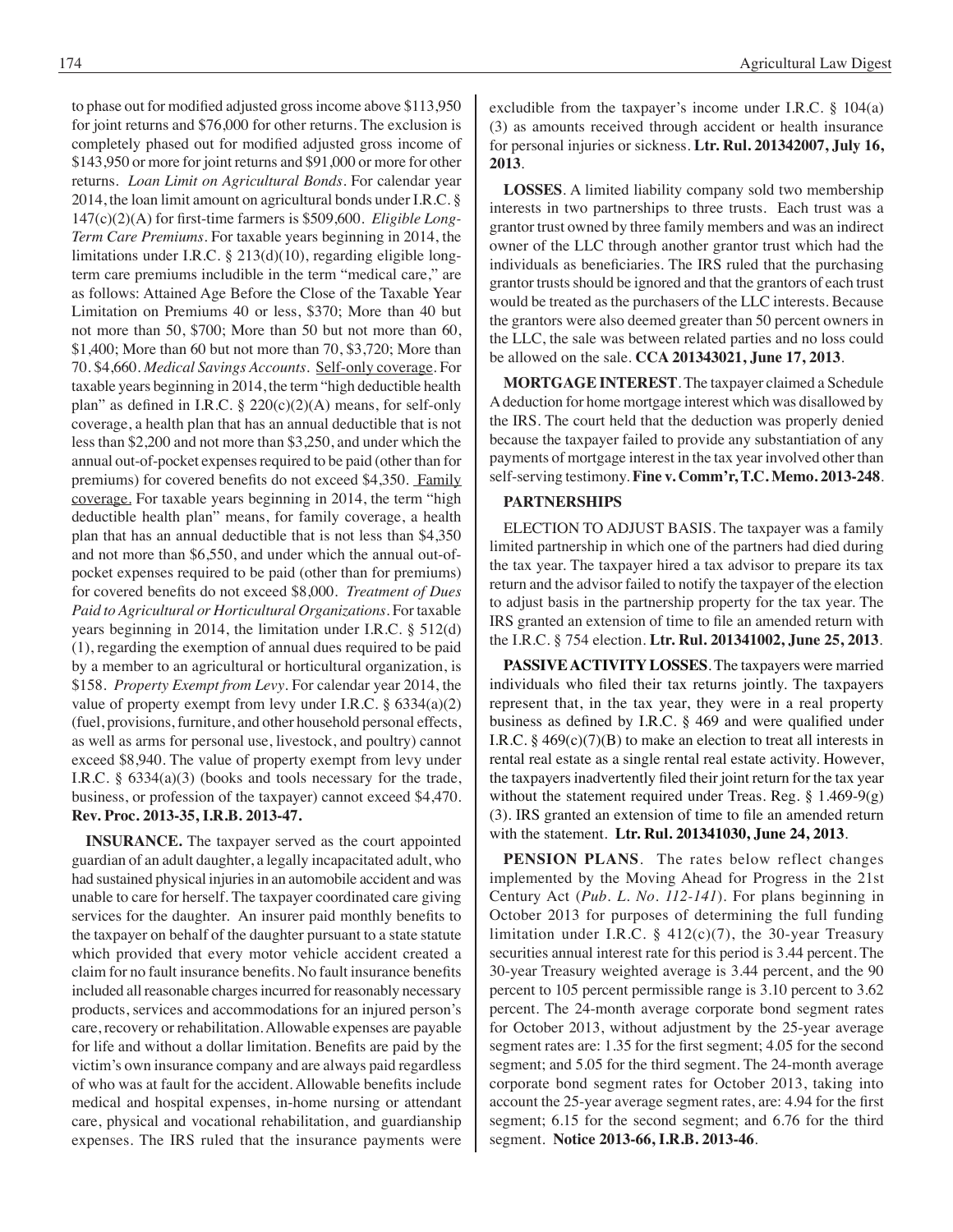The IRS has announced cost of living adjustments affecting dollar limitations for pension plans and other retirement-related items for tax year 2014. The elective deferral (contribution) limit for employees who participate in section 401(k), 403(b), or 457(b) plans, and the federal government's Thrift Savings Plan remains at \$17,500. The catch-up contribution limit under those plans for those aged 50 and over remains unchanged at \$5,500. The deduction for taxpayers making contributions to a traditional IRA is phased out for singles and heads of household who are active participants in an employer-sponsored retirement plan and have modified adjusted gross incomes (AGI) between \$60,000 and \$70,000 for 2014. For married couples filing jointly, in which the spouse who makes the IRA contribution is an active participant in an employer-sponsored retirement plan, the income phase-out range is \$96,000 to \$116,000. For an IRA contributor who is not an active participant in an employer-sponsored retirement plan and is married to someone who is an active participant, the deduction is phased out if the couple's income is between \$181,000 and \$191,000. The AGI phase-out range for taxpayers making contributions to a Roth IRAis \$181,000 to 191,000 for married couples filing jointly, up from \$173,000 to \$183,000 in 2011. For singles and heads of household, the income phase-out range is \$114,000 to \$129,000. For a married individual filing a separate return who is an active participant in an employer-sponsored retirement plan, the phase-out range remains \$0 to \$10,000. The AGI limit for the saver's credit (also known as the retirement savings contributions credit) for lowand moderate-income workersis \$60,000 for married couples filing jointly; \$45,000 for heads of household; and \$30,000 for married individuals filing separately and for singles. **IR-2013-86.**

**RENT**. The taxpayer was a medical doctor and rented space in a medical building. The taxpayer claimed a rent deduction in excess of the established rent for the space during the tax year. The taxpayer claimed that the additional expense was amounts paid in the tax year for back unpaid rent. The taxpayer provided copies of three checks, two made out to "cash" and one dated in the following tax year. The IRS provided evidence from the medical building owner that the taxpayer paid only the allowed 12 months of rent during the tax year. The court held that the additional amounts were properly disallowed as a rent deduction. **Ofoegbu v. Comm'r, T.C. Summary Op. 2013-79**.

**SELF-EMPLOYMENT**. In a prior Tax Court case, the taxpayers, husband and wife, lived in a community property state but had opted out of the community property law. Each taxpayer owned and operated a separate business and owned separately several real estate properties. Each taxpayer filed a Schedule C for their businesses, with the husband incurring net losses and the wife net income for three tax years. The taxpayers argued that they should be able to net the income and loss for purposes of determining self-employment taxes. The court held that each taxpayer had to compute self-employment tax separately. **Fitch v. Comm'r, T.C. Memo. 2013-244**.

**TAX RETURN PREPARERS**. The IRS has announced that the nation's almost 690,000 federal tax return preparers must renew their Preparer Tax Identification Numbers (PTINs) for 2014. All current PTINs will expire on Dec. 31, 2013. Anyone who, for compensation, prepares or helps prepare any federal return or claim for refund must have a valid PTIN from the IRS. The PTIN must be used as the identifying number on returns prepared. The PTIN system is ready to accept applications for 2014. For those who already have a 2013 PTIN, the renewal process can be completed online and only takes a few moments. The renewal fee is \$63. Preparers can get started at www.irs.gov/ptin. If a preparer is registering for the first time, the PTIN application fee is \$64.25 and the process may also be completed online.

**TRAVEL EXPENSES**. The taxpayer was employed as a mechanical engineer and required to travel 160 miles to and from a work site. The taxpayer did not keep any records of the commuting but claimed a deduction for unreimbursed travel expenses of \$150 per day. The taxpayer acknowledged that commuting expenses to and from work were not deductible but argued that the taxpayer's commute was eligible because of the remoteness of the work site and the lack of any public transportation. The court held that the commuting costs were not deductible because the work location was not temporary or different from the taxpayers usual work place. **Cor v. Comm'r, T.C. Memo. 2013-240**.

The taxpayer was employed as a civil engineer with a real estate development company. The taxpayer worked at several locations where the company had projects. The taxpayer claimed travel expenses from the company headquarters to the work sites but the taxpayer's travel records were either "illegible or unintelligible" and the court held that the deductions for the travel expenses were properly disallowed for failure to substantiate them. **Rael v. Comm'r, T.C. Summary Op. 2013-78**.

### **FARM ESTATE AND BUSINESS PLANNING by Neil E. Harl**

### **NEW 17th Edition, May 2013**

The Agricultural Law Press is honored to publish the revised 17th Edition of Dr. Neil E. Harl's excellent guide for farmers and ranchers who want to make the most of the state and federal income and estate tax laws to assure the least expensive and most efficient transfer of their estates to their children and heirs. The 17th Edition includes all new income and estate tax developments from the 2012 tax legislation.

 We also offer a PDF computer file version for computer and tablet use at \$25.00.

Print and digital copies can be ordered directly from the Press by sending a check for \$35 (print version) or \$25 (PDF version) to Agricultural Law Press, 127 Young Rd., Kelso, WA 98626. Please include your e-mail address if ordering the PDF version and the digital file will be e-mailed to you.

Credit card purchases can be made online at www.agrilawpress. com or by calling Robert at 360-200-5666 in Kelso, WA.

For more information, contact robert@agrilawpress.com.